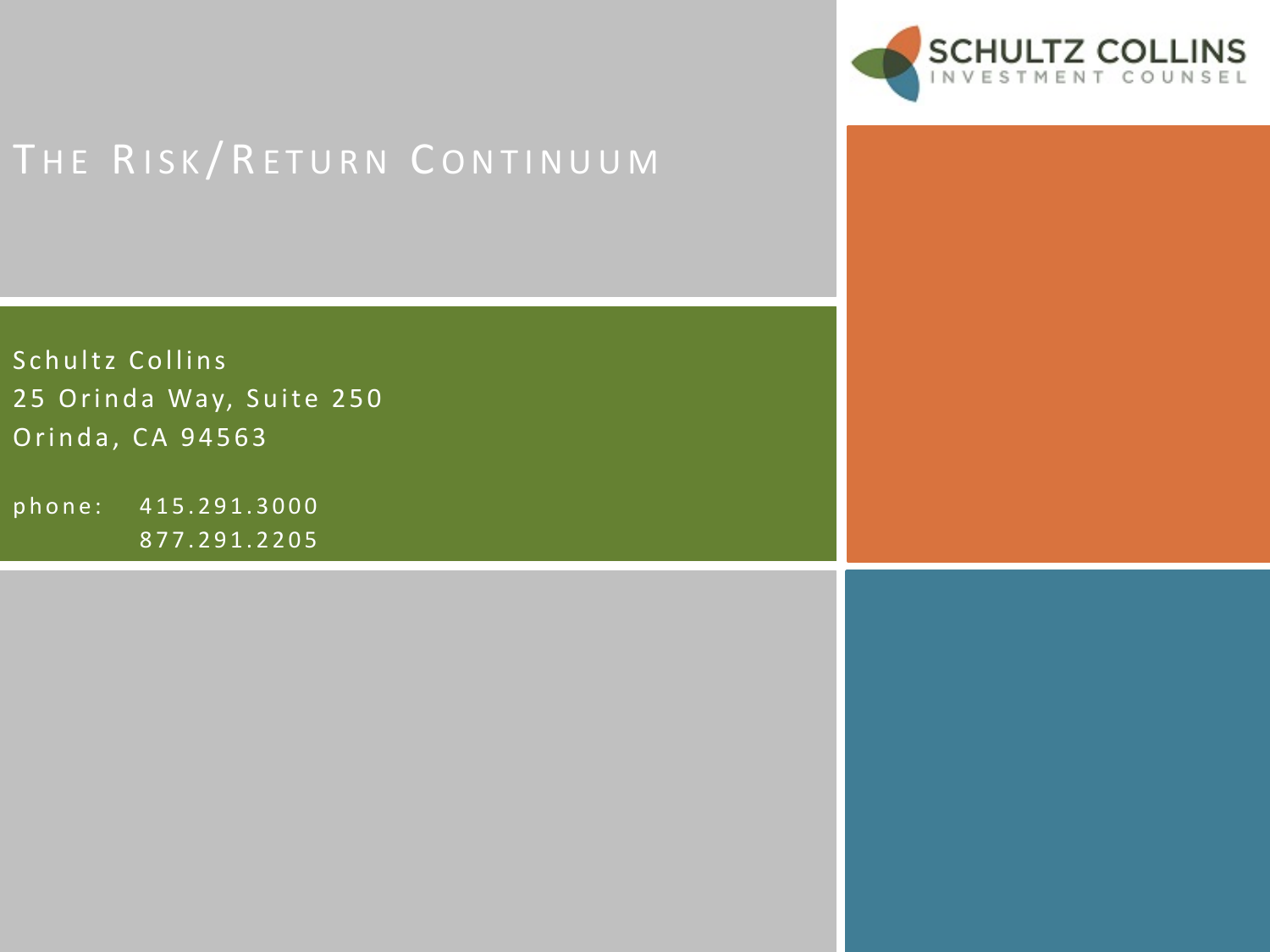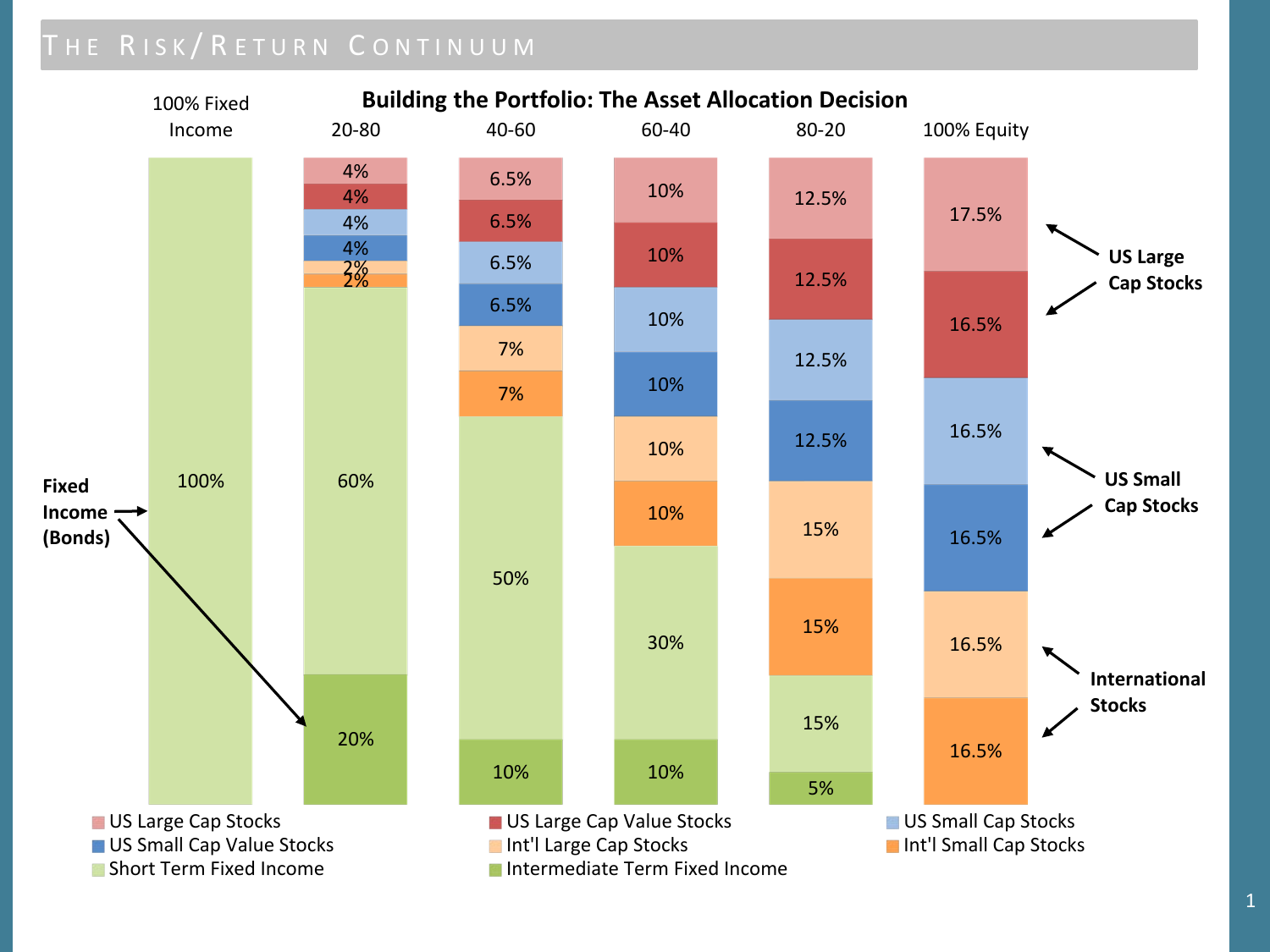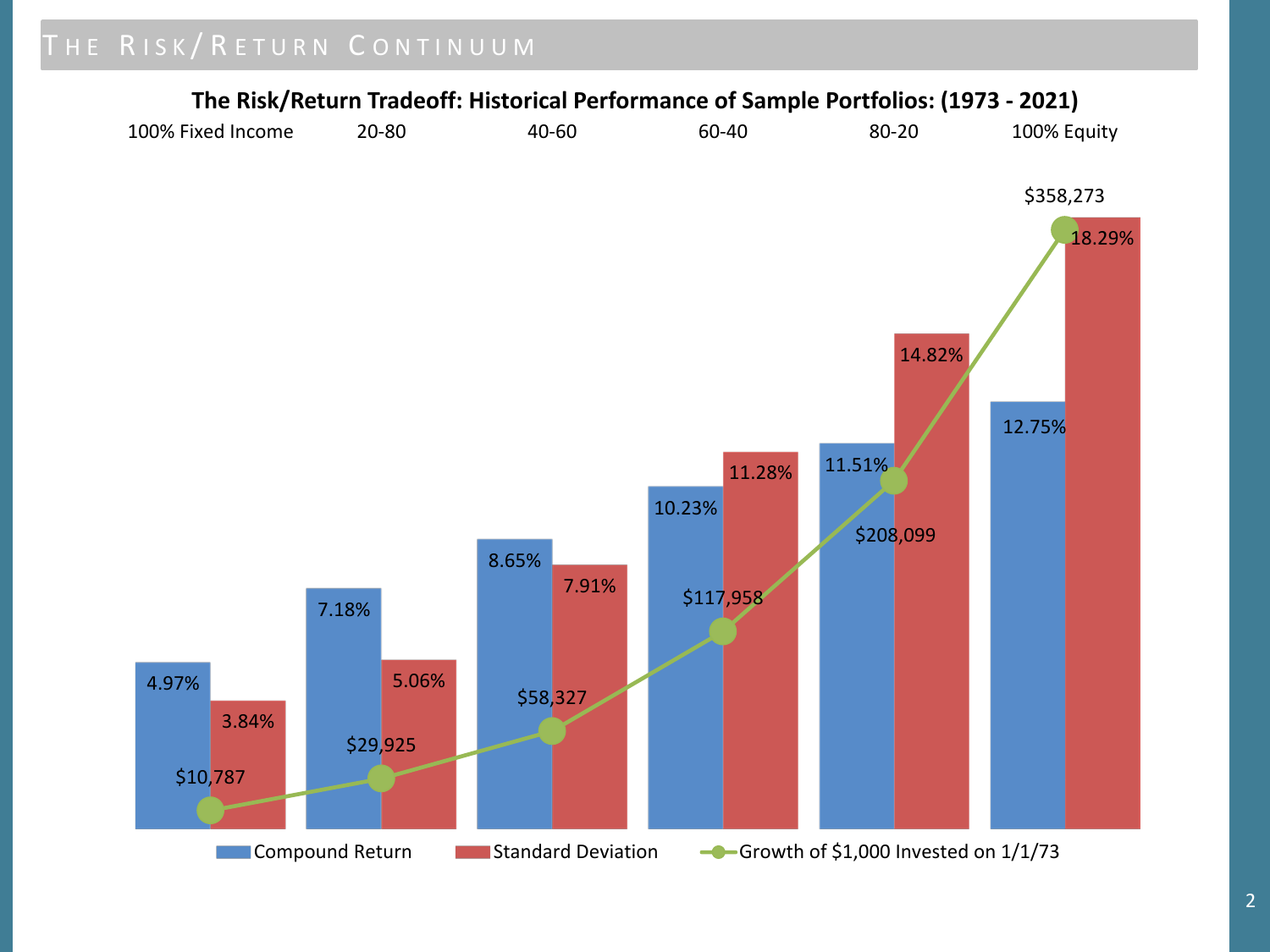### **Adjusting for Interest Rates and Expenses: An Illustration of Expected Returns1**

The Sample Portfolio Returns listed on the previous page were earned over a period during which the risk-free 30 Day US Treasury Bill generated an annualized return of 4.50%. Given that the annual return from 30 Day T-Bills was 0.04% in 2021, expected portfolio returns may be adjusted as follows:

|                                                              | <b>100% Fixed</b> |       |       |        |        |             |
|--------------------------------------------------------------|-------------------|-------|-------|--------|--------|-------------|
|                                                              | <b>Income</b>     | 20-80 | 40-60 | 60-40  | 80-20  | 100% Equity |
| Arithmetic Average Return                                    | 5.04%             | 7.30% | 8.94% | 10.82% | 12.55% | 14.37%      |
| Compound Return                                              | 4.97%             | 7.18% | 8.65% | 10.23% | 11.51% | 12.75%      |
| Average Premium <sup>2</sup> over 30 Day T-Bill              | 0.54%             | 2.80% | 4.44% | 6.32%  | 8.05%  | 9.87%       |
| Mean Expected Return<br>(Premium plus Current T-Bill Return) | 0.58%             | 2.84% | 4.48% | 6.36%  | 8.09%  | 9.91%       |
| Expense-Adjusted Mean Expected Return <sup>3</sup>           | 0.28%             | 2.44% | 3.98% | 5.76%  | 7.39%  | 9.11%       |

 $^1$  Returns should not be construed as a track record of any actual portfolio. Indexed mutual fund investments designed to replicate asset class performance were not available to investors throughout the entire period illustrated. "Expected return" is the statistical mean return and is not to be construed as a projection of actual market returns over any given time period.

 $^2$  Premium = Portfolio Return – Risk Free Rate, defined as the historical rate of return for the 30 Day T-Bill.

 $^3$  Expense Adjustment is illustrative only and is not meant to project actual future expenses. Expense Adjustments assume a 30 basis point adjustment for the 100% Fixed Income portfolio, with an incremental 10 basis point adjustment for each 20% increase in equity weighting.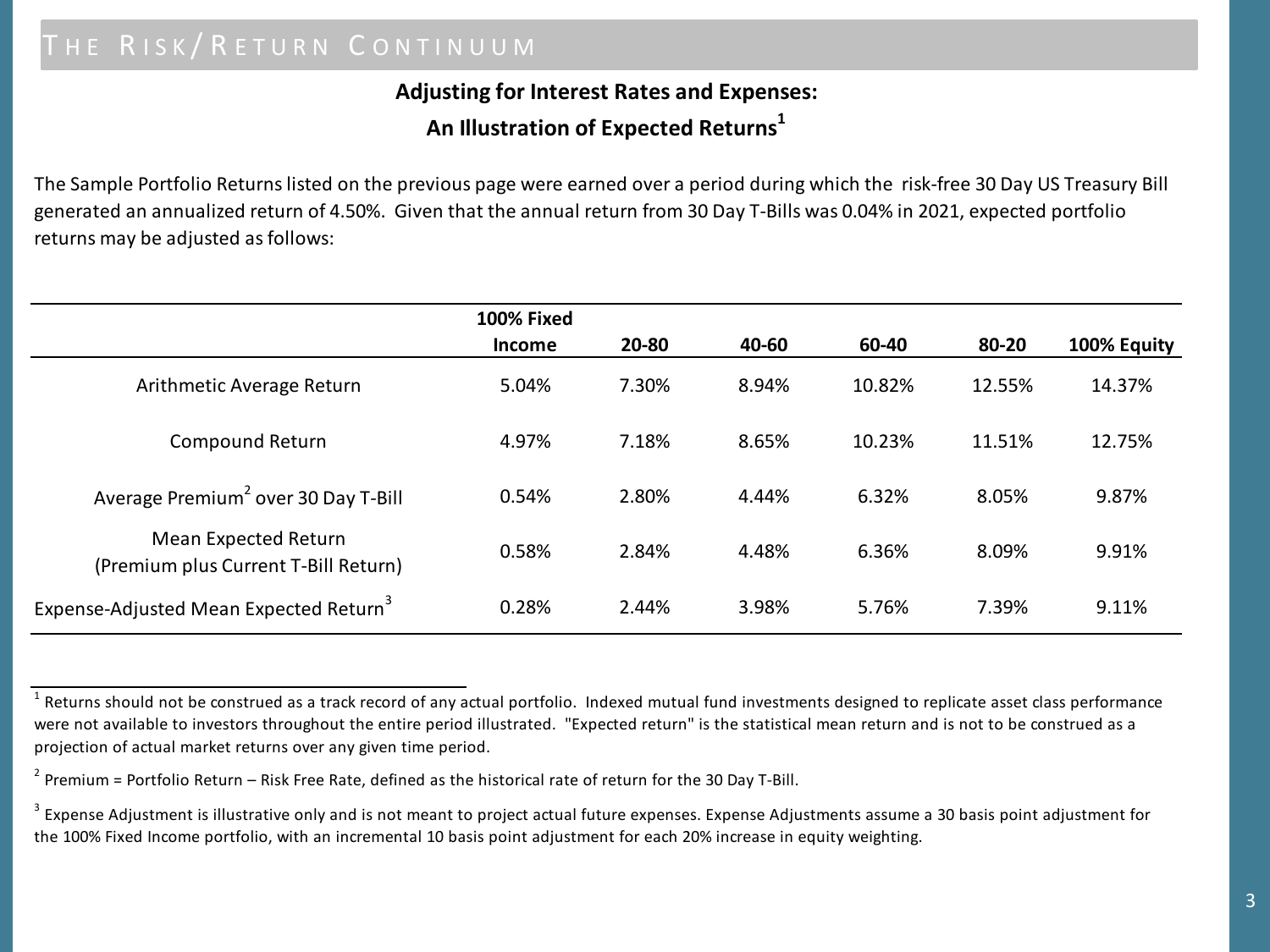|                                | 100% Fixed Income | $20 - 80$    | 40-60        | 60-40        | 80-20          | 100% Equity              |
|--------------------------------|-------------------|--------------|--------------|--------------|----------------|--------------------------|
| Below -26%                     |                   |              |              |              |                | $\overline{2}$           |
| -26% to -24%                   |                   |              |              |              | 1              |                          |
| -24% to -22%                   |                   |              |              |              |                |                          |
| -22% to -20%                   |                   |              |              |              |                |                          |
| -20% to -18%                   |                   |              |              | $\mathbf{1}$ | 1              | 5                        |
| -18% to -16%                   |                   |              |              |              |                | $\overline{2}$           |
| -16% to -14%                   |                   |              |              |              | 5              | з                        |
| -14% to -12%                   |                   |              |              | 1            |                |                          |
| -12% to -10%                   |                   |              | 1            |              |                | $\mathbf{2}$             |
| -10% to -8%                    |                   |              |              |              |                | з                        |
| -8% to -6%                     |                   |              |              |              |                | 6                        |
| -6% to -4%                     |                   | 1            |              |              | 9              | 7                        |
| -4% to -2%                     |                   |              | 5            | 11           | 4              | 5                        |
| -2% to 0%                      |                   | 23           | 21           | 19           | 20             | 19                       |
| <b>Total Negative Quarters</b> | $\mathbf{0}$      | 31           | 41           | 49           | 52             | 55                       |
| 0% to 2%                       | 156               | 73           | 47           | $31\,$       | $22\,$         | $16\,$                   |
| 2% to 4%                       | 36                | 63           | 48           | 38           | 28             | 26                       |
| 4% to 6%                       |                   | 21           | 32           | 29           | 33             | 24                       |
| 6% to 8%                       |                   | 3            | 13           | $20\,$       | 18             | 19                       |
| 8% to 10%                      |                   | $\mathbf{1}$ | $10\,$       | 11           | 15             | 15                       |
| 10% to 12%                     |                   |              |              | 4            | 8              | 12                       |
| 12% to 14%                     |                   |              |              | 6            | 5              | $\overline{\mathcal{I}}$ |
| 14% to 16%                     |                   |              |              | 3            |                | 6                        |
| 16% to 18%                     |                   |              | $\mathbf{1}$ |              | 6              | $\mathbf{1}$             |
| 18% to 20%                     |                   |              |              |              | $\overline{2}$ | 4                        |
| 20% to 22%                     |                   |              |              |              | $\mathbf{1}$   |                          |
| 22% to 24%                     |                   |              |              | $\mathbf{1}$ |                | 5                        |
| 24% to 26%                     |                   |              |              |              |                | $\mathbf{1}$             |
| 26% to 28%                     |                   |              |              |              |                |                          |
| 28% to 30%                     |                   |              |              |              |                |                          |
| Above 30%                      |                   |              |              |              | $\mathbf{1}$   | $\mathbf{1}$             |

#### **Matrix of Quarterly Portfolio Returns (192 Calendar Quarters Between 1/1/73 and 12/31/21)**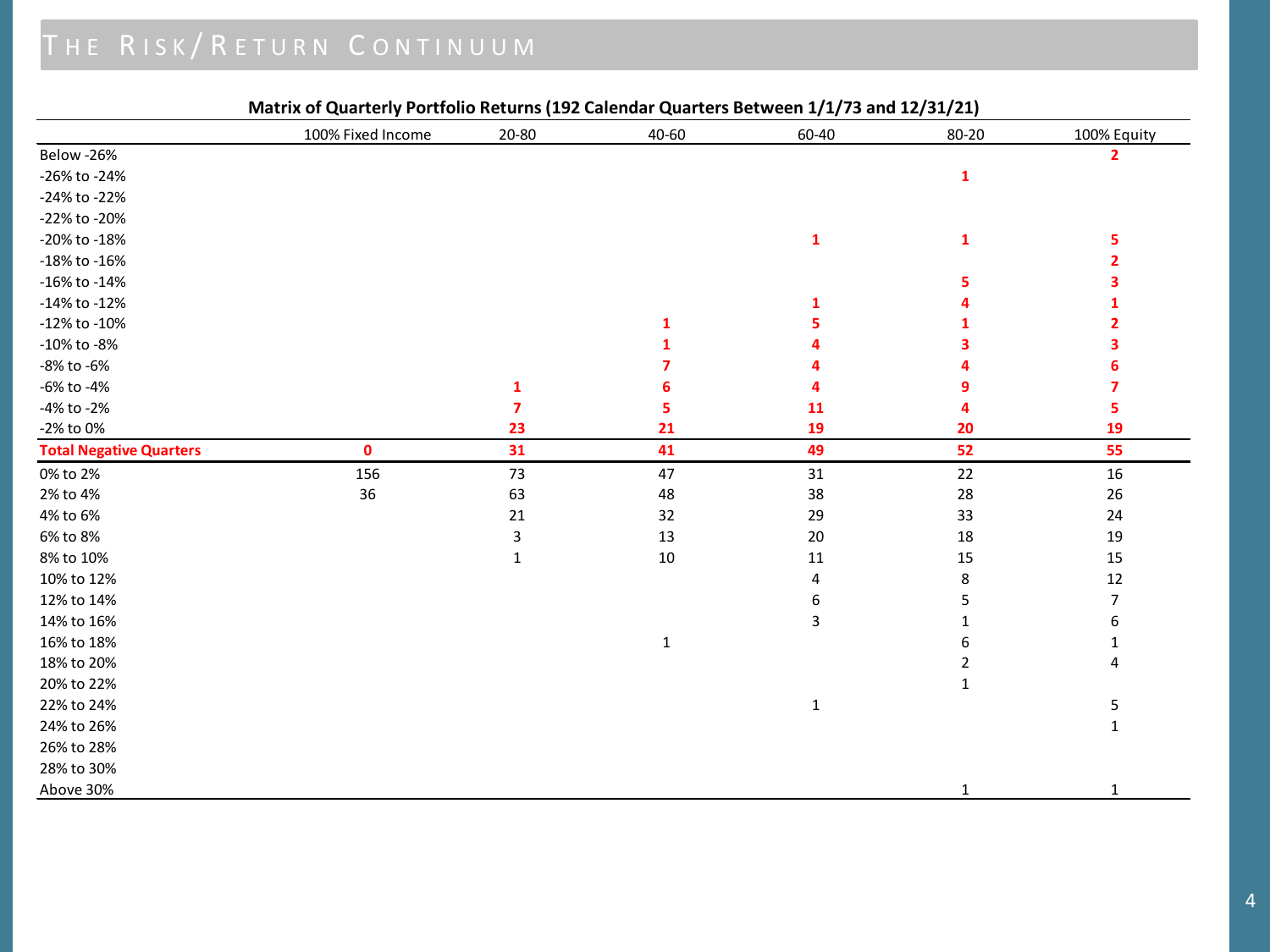#### **Annual Portfolio Performance (1982 to 2021)**

|      | Portfolio Performance |          |           |           |           | Inflation Adjusted Portfolio Performance |      |              |          |           |           |           |             |
|------|-----------------------|----------|-----------|-----------|-----------|------------------------------------------|------|--------------|----------|-----------|-----------|-----------|-------------|
|      | 100% Fixed            |          |           |           |           |                                          |      | 100% Fixed   | 20-80    | 40-60     | 60-40     | 80-20     | 100% Equity |
| Year | Inc.                  | 20-80    | 40-60     | 60-40     | 80-20     | 100% Equity                              | Year | Inc. Inf Adj | Inf Adj  | Inf Adj   | Inf Adj   | Inf Adj   | Inf Adj     |
| 1982 | 12.82%                | 17.64%   | 16.67%    | 18.23%    | 17.92%    | 19.64%                                   | 1982 | 11.15%       | 15.90%   | 14.95%    | 16.49%    | 16.19%    | 17.88%      |
| 1983 | 9.71%                 | 13.88%   | 18.29%    | 22.66%    | 27.01%    | 31.39%                                   | 1983 | 6.55%        | 10.61%   | 14.89%    | 19.13%    | 23.36%    | 27.61%      |
| 1984 | 11.31%                | 11.06%   | 10.09%    | 9.30%     | 8.49%     | 7.44%                                    | 1984 | 9.40%        | 9.16%    | 8.21%     | 7.43%     | 6.64%     | 5.60%       |
| 1985 | 8.67%                 | 16.39%   | 23.12%    | 29.57%    | 36.77%    | 41.84%                                   | 1985 | 7.05%        | 14.67%   | 21.29%    | 27.65%    | 34.74%    | 39.74%      |
| 1986 | 6.61%                 | 11.65%   | 17.70%    | 22.42%    | 28.79%    | 31.74%                                   | 1986 | 5.81%        | 10.82%   | 16.81%    | 21.50%    | 27.82%    | 30.75%      |
| 1987 | 6.76%                 | 5.59%    | 7.51%     | 7.67%     | 9.44%     | 8.76%                                    | 1987 | 5.99%        | 4.82%    | 6.73%     | 6.89%     | 8.64%     | 7.98%       |
| 1988 | 7.69%                 | 10.94%   | 14.66%    | 18.18%    | 21.85%    | 25.25%                                   | 1988 | 5.50%        | 8.68%    | 12.33%    | 15.77%    | 19.38%    | 22.70%      |
| 1989 | 8.76%                 | 12.41%   | 14.69%    | 17.48%    | 19.96%    | 22.72%                                   | 1989 | 6.52%        | 10.09%   | 12.32%    | 15.06%    | 17.49%    | 20.19%      |
| 1990 | 8.05%                 | 3.38%    | $-1.95%$  | $-6.96%$  | $-12.23%$ | $-17.01%$                                | 1990 | 6.03%        | 1.44%    | $-3.79%$  | $-8.70%$  | $-13.87%$ | $-18.56%$   |
| 1991 | 6.05%                 | 12.78%   | 15.26%    | 19.71%    | 22.61%    | 27.42%                                   | 1991 | 3.68%        | 10.26%   | 12.68%    | 17.04%    | 19.87%    | 24.57%      |
| 1992 | 3.99%                 | 6.70%    | 6.24%     | 7.58%     | 7.28%     | 9.42%                                    | 1992 | 2.59%        | 5.27%    | 4.82%     | 6.13%     | 5.84%     | 7.95%       |
| 1993 | 3.49%                 | 8.11%    | 11.94%    | 15.76%    | 19.86%    | 22.93%                                   | 1993 | 0.73%        | 5.22%    | 8.94%     | 12.67%    | 16.65%    | 19.64%      |
| 1994 | 5.23%                 | 2.83%    | 3.34%     | 2.62%     | 2.76%     | 2.07%                                    | 1994 | 2.49%        | 0.15%    | 0.64%     | $-0.05%$  | 0.09%     | $-0.59%$    |
| 1995 | 6.13%                 | 12.95%   | 15.26%    | 19.66%    | 22.42%    | 27.25%                                   | 1995 | 3.50%        | 10.16%   | 12.40%    | 16.69%    | 19.39%    | 24.10%      |
| 1996 | 5.61%                 | 8.02%    | 9.95%     | 12.36%    | 14.21%    | 17.17%                                   | 1996 | 2.21%        | 4.54%    | 6.41%     | 8.74%     | 10.54%    | 13.41%      |
| 1997 | 5.70%                 | 10.35%   | 12.03%    | 15.48%    | 17.26%    | 21.75%                                   | 1997 | 3.93%        | 8.51%    | 10.16%    | 13.54%    | 15.30%    | 19.71%      |
| 1998 | 5.17%                 | 7.06%    | 8.21%     | 9.53%     | 10.85%    | 12.06%                                   | 1998 | 3.50%        | 5.36%    | 6.50%     | 7.79%     | 9.09%     | 10.28%      |
| 1999 | 5.07%                 | 6.67%    | 10.23%    | 12.95%    | 16.26%    | 19.00%                                   | 1999 | 2.33%        | 3.89%    | 7.34%     | 9.99%     | 13.22%    | 15.89%      |
| 2000 | 6.27%                 | 6.82%    | 5.17%     | 4.60%     | 3.14%     | 2.72%                                    | 2000 | 2.79%        | 3.32%    | 1.72%     | 1.17%     | $-0.24%$  | $-0.65%$    |
| 2001 | 3.63%                 | 4.46%    | 2.31%     | 1.61%     | $-0.28%$  | $-0.74%$                                 | 2001 | 2.05%        | 2.86%    | 0.74%     | 0.06%     | $-1.80%$  | $-2.26%$    |
| 2002 | 2.02%                 | $-0.38%$ | $-4.43%$  | $-8.16%$  | $-11.81%$ | $-16.30%$                                | 2002 | $-0.35%$     | $-2.70%$ | $-6.64%$  | $-10.29%$ | $-13.85%$ | $-18.24%$   |
| 2003 | 1.25%                 | 10.72%   | 19.64%    | 28.63%    | 37.70%    | 46.19%                                   | 2003 | $-0.62%$     | 8.68%    | 17.44%    | 26.26%    | 35.16%    | 43.50%      |
| 2004 | 1.82%                 | 5.56%    | 9.54%     | 13.24%    | 17.28%    | 20.55%                                   | 2004 | $-1.39%$     | 2.24%    | 6.09%     | 9.67%     | 13.58%    | 16.75%      |
| 2005 | 3.59%                 | 4.61%    | 6.89%     | 8.54%     | 10.71%    | 12.10%                                   | 2005 | 0.17%        | 1.16%    | 3.36%     | 4.95%     | 7.06%     | 8.39%       |
| 2006 | 4.94%                 | 7.92%    | 11.58%    | 14.87%    | 18.49%    | 21.58%                                   | 2006 | 2.34%        | 5.24%    | 8.81%     | 12.02%    | 15.55%    | 18.56%      |
| 2007 | 4.61%                 | 4.11%    | 3.45%     | 2.61%     | 2.09%     | 0.86%                                    | 2007 | 0.51%        | 0.02%    | $-0.61%$  | $-1.41%$  | $-1.91%$  | $-3.10%$    |
| 2008 | 2.01%                 | $-5.52%$ | $-14.43%$ | $-22.73%$ | $-31.49%$ | $-39.71%$                                | 2008 | 1.91%        | $-5.61%$ | $-14.51%$ | $-22.80%$ | $-31.55%$ | -39.76%     |
| 2009 | 0.47%                 | 7.87%    | 14.43%    | 21.07%    | 27.87%    | 33.94%                                   | 2009 | $-2.19%$     | 5.01%    | 11.40%    | 17.86%    | 24.49%    | 30.39%      |
| 2010 | 0.31%                 | 5.11%    | 7.98%     | 11.57%    | 14.72%    | 18.12%                                   | 2010 | $-1.17%$     | 3.56%    | 6.39%     | 9.93%     | 13.03%    | 16.38%      |
| 2011 | 0.18%                 | $-0.12%$ | $-2.53%$  | $-4.09%$  | $-6.22%$  | $-7.78%$                                 | 2011 | $-2.70%$     | $-3.00%$ | $-5.33%$  | $-6.85%$  | $-8.92%$  | $-10.43%$   |
| 2012 | 0.17%                 | 4.97%    | 8.49%     | 12.49%    | 16.20%    | 20.04%                                   | 2012 | $-1.54%$     | 3.17%    | 6.63%     | 10.57%    | 14.21%    | 17.99%      |
| 2013 | 0.12%                 | 7.27%    | 13.86%    | 20.91%    | 27.45%    | 34.92%                                   | 2013 | $-1.37%$     | 5.67%    | 12.16%    | 19.12%    | 25.56%    | 32.91%      |
| 2014 | 0.12%                 | 1.80%    | 1.79%     | 2.60%     | 2.73%     | 3.85%                                    | 2014 | $-0.63%$     | 1.04%    | 1.02%     | 1.83%     | 1.96%     | 3.07%       |
| 2015 | 0.30%                 | $-0.47%$ | $-0.96%$  | $-1.72%$  | $-2.17%$  | $-3.14%$                                 | 2015 | $-0.43%$     | $-1.19%$ | $-1.68%$  | $-2.43%$  | $-2.88%$  | $-3.85%$    |
| 2016 | 0.60%                 | 4.81%    | 7.34%     | 10.85%    | 13.45%    | 17.37%                                   | 2016 | $-1.44%$     | 2.68%    | 5.16%     | 8.59%     | 11.14%    | 14.99%      |
| 2017 | 1.16%                 | 4.71%    | 8.77%     | 12.40%    | 16.51%    | 19.74%                                   | 2017 | $-0.93%$     | 2.55%    | 6.53%     | 10.07%    | 14.10%    | 17.27%      |
| 2018 | 2.31%                 | $-0.76%$ | $-3.72%$  | $-6.61%$  | $-9.65%$  | $-12.24%$                                | 2018 | 0.39%        | $-2.62%$ | $-5.53%$  | $-8.36%$  | $-11.34%$ | $-13.89%$   |
| 2019 | 2.11%                 | 7.51%    | 11.43%    | 15.87%    | 20.02%    | 24.33%                                   | 2019 | $-0.17%$     | 5.11%    | 8.94%     | 13.28%    | 17.34%    | 21.55%      |
| 2020 | 0.44%                 | 3.80%    | 5.24%     | 7.36%     | 9.11%     | 11.05%                                   | 2020 | $-0.91%$     | 2.40%    | 3.83%     | 5.92%     | 7.64%     | 9.56%       |
| 2021 | 0.10%                 | 5.17%    | 9.65%     | 14.68%    | 19.08%    | 24.70%                                   | 2021 | $-6.48%$     | $-1.74%$ | 2.44%     | 7.14%     | 11.25%    | 16.50%      |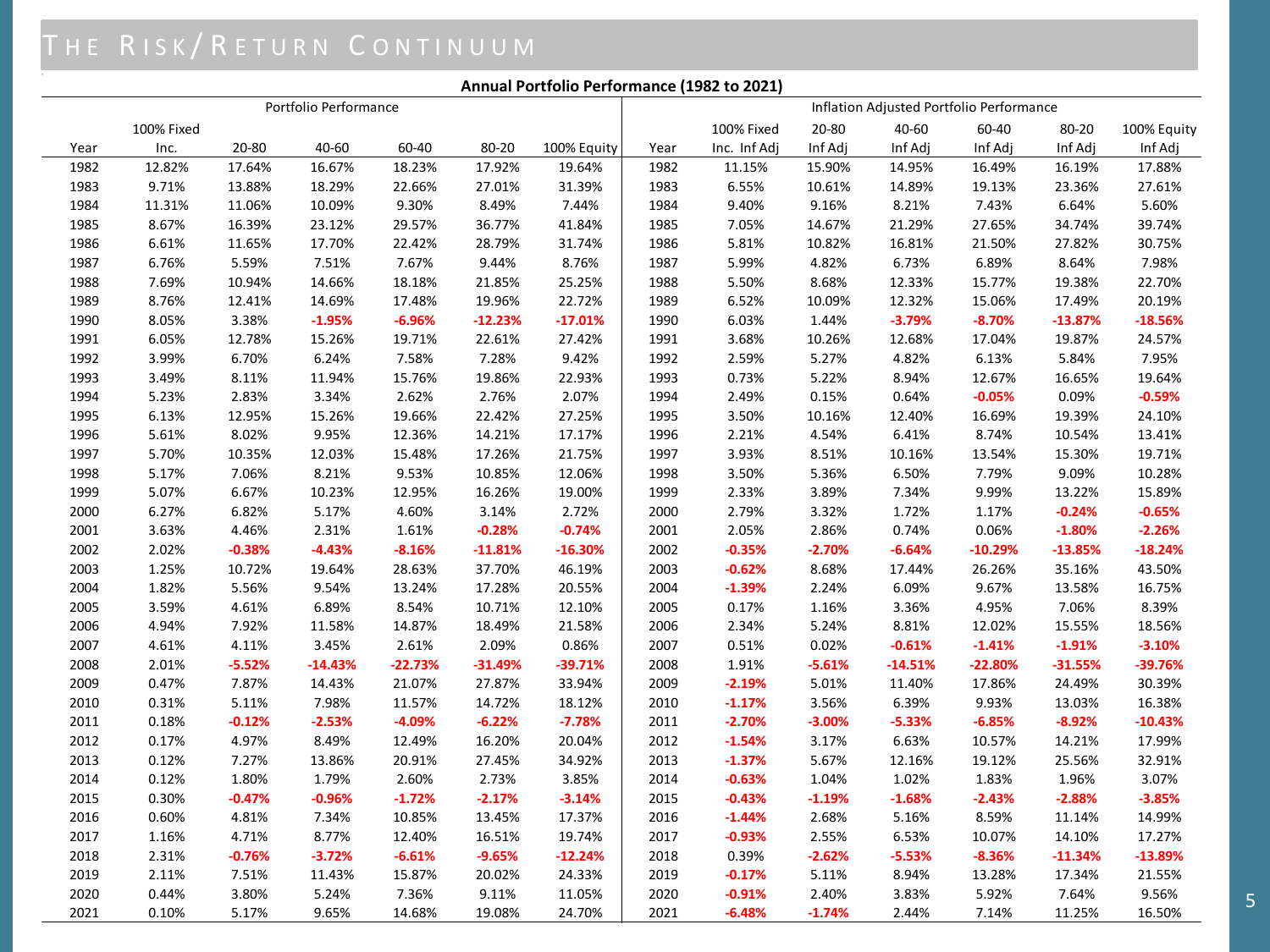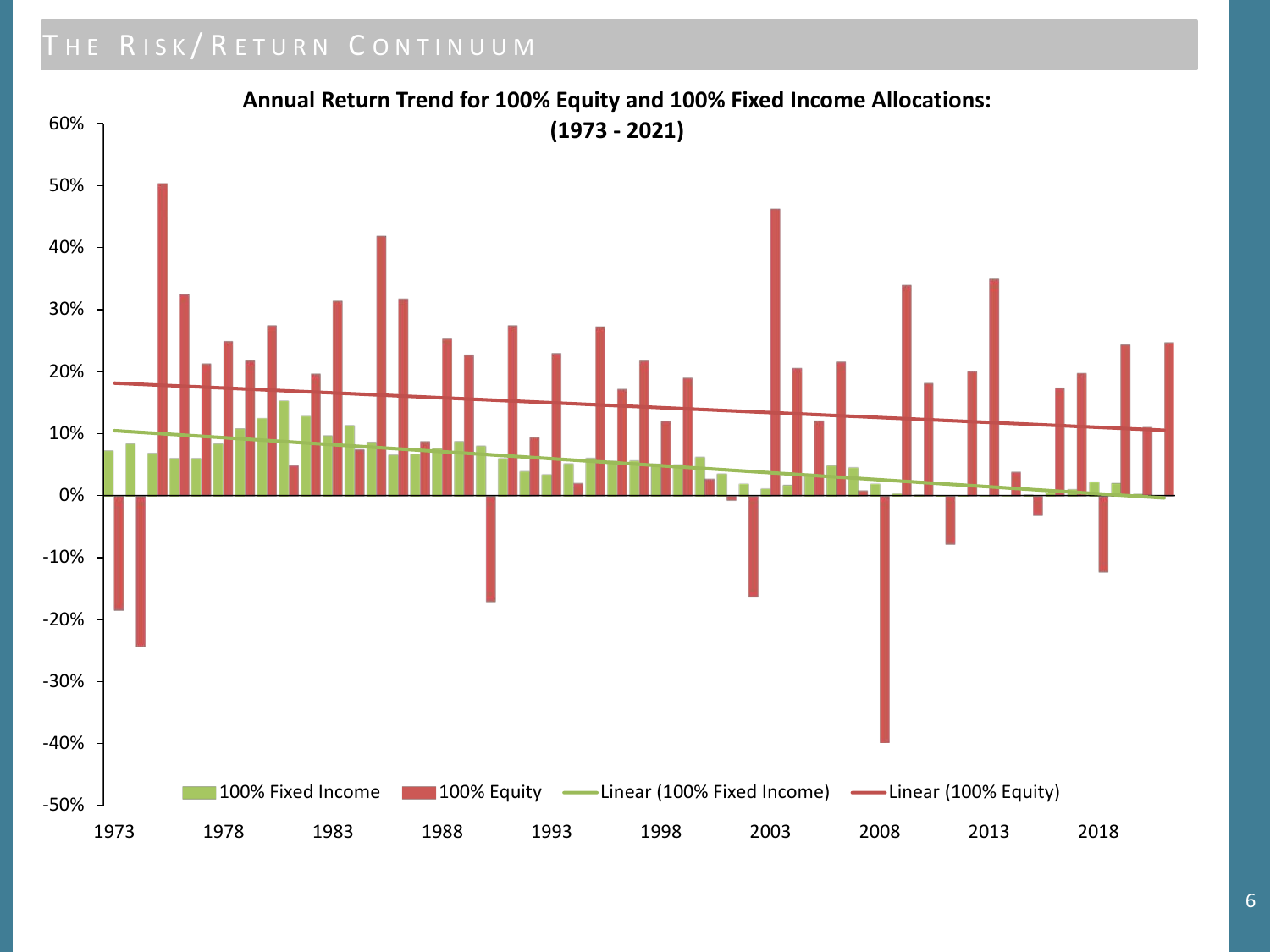#### **Overlapping Three-Year Period Portfolio Performance (1982 to 2021)**

| Portfolio Performance |            |        |          |          | Inflation Adjusted Portfolio Performance |             |        |            |          |          |          |          |             |
|-----------------------|------------|--------|----------|----------|------------------------------------------|-------------|--------|------------|----------|----------|----------|----------|-------------|
|                       |            |        |          |          |                                          |             |        | 100% Fixed |          |          |          |          |             |
| 3-Year                | 100% Fixed |        |          |          |                                          |             | 3-Year | Inc.       | 20-80    | 40-60    | 60-40    | 80-20    | 100% Equity |
| Ending                | Inc.       | 20-80  | 40-60    | 60-40    | 80-20                                    | 100% Equity | Ending | Inf Adj    | Inf Adj  | Inf Adj  | Inf Adj  | Inf Adj  | Inf Adj     |
| 1982                  | 13.50%     | 14.72% | 15.00%   | 15.76%   | 15.99%                                   | 16.94%      | 1982   | 11.90%     | 13.10%   | 13.37%   | 14.13%   | 14.35%   | 15.29%      |
| 1983                  | 12.56%     | 14.64% | 15.14%   | 16.35%   | 16.86%                                   | 18.15%      | 1983   | 9.93%      | 11.96%   | 12.45%   | 13.64%   | 14.13%   | 15.39%      |
| 1984                  | 11.27%     | 14.16% | 14.96%   | 16.60%   | 17.57%                                   | 19.09%      | 1984   | 9.02%      | 11.85%   | 12.64%   | 14.24%   | 15.19%   | 16.68%      |
| 1985                  | 9.89%      | 13.76% | 17.04%   | 20.21%   | 23.52%                                   | 26.04%      | 1985   | 7.66%      | 11.45%   | 14.67%   | 17.78%   | 21.02%   | 23.49%      |
| 1986                  | 8.84%      | 13.01% | 16.85%   | 20.13%   | 24.09%                                   | 26.15%      | 1986   | 7.41%      | 11.52%   | 15.31%   | 18.55%   | 22.46%   | 24.49%      |
| 1987                  | 7.34%      | 11.12% | 15.92%   | 19.53%   | 24.45%                                   | 26.67%      | 1987   | 6.28%      | 10.03%   | 14.78%   | 18.35%   | 23.22%   | 25.42%      |
| 1988                  | 7.02%      | 9.36%  | 13.21%   | 15.92%   | 19.75%                                   | 21.52%      | 1988   | 5.77%      | 8.08%    | 11.88%   | 14.56%   | 18.35%   | 20.10%      |
| 1989                  | 7.73%      | 9.61%  | 12.24%   | 14.34%   | 16.95%                                   | 18.68%      | 1989   | 6.00%      | 7.84%    | 10.43%   | 12.50%   | 15.07%   | 16.77%      |
| 1990                  | 8.17%      | 8.83%  | 8.84%    | 8.91%    | 8.66%                                    | 8.45%       | 1990   | 6.01%      | 6.67%    | 6.68%    | 6.74%    | 6.50%    | 6.29%       |
| 1991                  | 7.62%      | 9.44%  | 9.03%    | 9.38%    | 8.89%                                    | 9.08%       | 1991   | 5.40%      | 7.18%    | 6.79%    | 7.13%    | 6.65%    | 6.83%       |
| 1992                  | 6.02%      | 7.55%  | 6.28%    | 6.21%    | 4.91%                                    | 4.99%       | 1992   | 4.09%      | 5.60%    | 4.35%    | 4.28%    | 3.00%    | 3.08%       |
| 1993                  | 4.51%      | 9.17%  | 11.08%   | 14.24%   | 16.39%                                   | 19.67%      | 1993   | 2.33%      | 6.89%    | 8.77%    | 11.86%   | 13.96%   | 17.18%      |
| 1994                  | 4.24%      | 5.86%  | 7.11%    | 8.52%    | 9.73%                                    | 11.14%      | 1994   | 1.93%      | 3.52%    | 4.75%    | 6.12%    | 7.31%    | 8.69%       |
| 1995                  | 4.94%      | 7.89%  | 10.06%   | 12.44%   | 14.67%                                   | 16.88%      | 1995   | 2.23%      | 5.10%    | 7.22%    | 9.53%    | 11.71%   | 13.85%      |
| 1996                  | 5.65%      | 7.86%  | 9.40%    | 11.32%   | 12.84%                                   | 15.02%      | 1996   | 2.73%      | 4.87%    | 6.38%    | 8.24%    | 9.72%    | 11.84%      |
| 1997                  | 5.81%      | 10.42% | 12.39%   | 15.79%   | 17.92%                                   | 21.99%      | 1997   | 3.21%      | 7.71%    | 9.63%    | 12.95%   | 15.02%   | 18.99%      |
| 1998                  | 5.49%      | 8.47%  | 10.05%   | 12.43%   | 14.08%                                   | 16.93%      | 1998   | 3.21%      | 6.12%    | 7.68%    | 10.00%   | 11.61%   | 14.40%      |
| 1999                  | 5.32%      | 8.02%  | 10.15%   | 12.63%   | 14.76%                                   | 17.53%      | 1999   | 3.25%      | 5.90%    | 7.99%    | 10.42%   | 12.51%   | 15.23%      |
| 2000                  | 5.50%      | 6.85%  | 7.85%    | 8.97%    | 9.95%                                    | 11.06%      | 2000   | 2.87%      | 4.18%    | 5.16%    | 6.25%    | 7.21%    | 8.29%       |
| 2001                  | 4.99%      | 5.98%  | 5.85%    | 6.28%    | 6.14%                                    | 6.66%       | 2001   | 2.39%      | 3.35%    | 3.23%    | 3.65%    | 3.51%    | 4.02%       |
| 2002                  | 3.96%      | 3.59%  | 0.93%    | $-0.80%$ | $-3.20%$                                 | $-5.15%$    | 2002   | 1.49%      | 1.12%    | $-1.47%$ | $-3.16%$ | $-5.50%$ | $-7.40%$    |
| 2003                  | 2.29%      | 4.83%  | 5.37%    | 6.28%    | 6.59%                                    | 6.69%       | 2003   | 0.35%      | 2.84%    | 3.37%    | 4.26%    | 4.57%    | 4.67%       |
| 2004                  | 1.70%      | 5.20%  | 7.80%    | 10.19%   | 12.51%                                   | 13.83%      | 2004   | $-0.79%$   | 2.63%    | 5.17%    | 7.50%    | 9.77%    | 11.06%      |
| 2005                  | 2.22%      | 6.93%  | 11.89%   | 16.49%   | 21.37%                                   | 25.48%      | 2005   | $-0.62%$   | 3.97%    | 8.80%    | 13.27%   | 18.01%   | 22.00%      |
| 2006                  | 3.44%      | 6.02%  | 9.32%    | 12.18%   | 15.44%                                   | 18.00%      | 2006   | 0.36%      | 2.86%    | 6.06%    | 8.84%    | 12.00%   | 14.48%      |
| 2007                  | 4.38%      | 5.53%  | 7.25%    | 8.56%    | 10.23%                                   | 11.19%      | 2007   | 1.00%      | 2.12%    | 3.78%    | 5.04%    | 6.66%    | 7.59%       |
| 2008                  | 3.85%      | 2.01%  | $-0.41%$ | $-3.07%$ | $-6.07%$                                 | $-9.58%$    | 2008   | 1.59%      | $-0.21%$ | $-2.58%$ | $-5.18%$ | $-8.11%$ | $-11.55%$   |
| 2009                  | 2.35%      | 1.99%  | 0.43%    | $-1.35%$ | $-3.65%$                                 | $-6.61%$    | 2009   | 0.06%      | $-0.29%$ | $-1.82%$ | $-3.56%$ | $-5.81%$ | $-8.70%$    |
| 2010                  | 0.93%      | 2.32%  | 1.87%    | 1.44%    | 0.17%                                    | $-1.56%$    | 2010   | $-0.50%$   | 0.88%    | 0.44%    | 0.01%    | $-1.25%$ | $-2.95%$    |
| 2011                  | 0.32%      | 4.23%  | 6.39%    | 9.01%    | 11.22%                                   | 13.42%      | 2011   | $-2.02%$   | 1.80%    | 3.91%    | 6.47%    | 8.62%    | 10.77%      |
| 2012                  | 0.22%      | 3.29%  | 4.52%    | 6.38%    | 7.72%                                    | 9.35%       | 2012   | $-1.81%$   | 1.20%    | 2.41%    | 4.22%    | 5.55%    | 7.14%       |
| 2013                  | 0.16%      | 3.99%  | 6.38%    | 9.26%    | 11.57%                                   | 14.31%      | 2013   | $-1.87%$   | 1.88%    | 4.23%    | 7.05%    | 9.31%    | 11.99%      |
| 2014                  | 0.14%      | 4.66%  | 7.93%    | 11.75%   | 15.01%                                   | 18.92%      | 2014   | $-1.18%$   | 3.28%    | 6.51%    | 10.28%   | 13.50%   | 17.36%      |
| 2015                  | 0.18%      | 2.82%  | 4.70%    | 6.83%    | 8.60%                                    | 10.71%      | 2015   | $-0.81%$   | 1.80%    | 3.67%    | 5.78%    | 7.53%    | 9.62%       |
| 2016                  | 0.34%      | 2.03%  | 2.66%    | 3.78%    | 4.47%                                    | 5.69%       | 2016   | $-0.83%$   | 0.83%    | 1.46%    | 2.56%    | 3.25%    | 4.45%       |
| 2017                  | 0.69%      | 2.99%  | 4.96%    | 6.98%    | 8.94%                                    | 10.83%      | 2017   | $-0.93%$   | 1.33%    | 3.27%    | 5.26%    | 7.19%    | 9.04%       |
| 2018                  | 1.35%      | 2.89%  | 3.98%    | 5.18%    | 6.09%                                    | 7.24%       | 2018   | $-0.66%$   | 0.84%    | 1.91%    | 3.08%    | 3.98%    | 5.11%       |
| 2019                  | 1.86%      | 3.76%  | 5.28%    | 6.74%    | 8.10%                                    | 9.32%       | 2019   | $-0.24%$   | 1.63%    | 3.11%    | 4.54%    | 5.88%    | 7.07%       |
| 2020                  | 1.61%      | 3.46%  | 4.13%    | 5.12%    | 5.77%                                    | 6.61%       | 2020   | $-0.23%$   | 1.58%    | 2.23%    | 3.21%    | 3.84%    | 4.67%       |
| 2021                  | 0.88%      | 5.48%  | 8.74%    | 12.57%   | 15.96%                                   | 19.85%      | 2021   | $-2.56%$   | 1.88%    | 5.03%    | 8.73%    | 12.01%   | 15.77%      |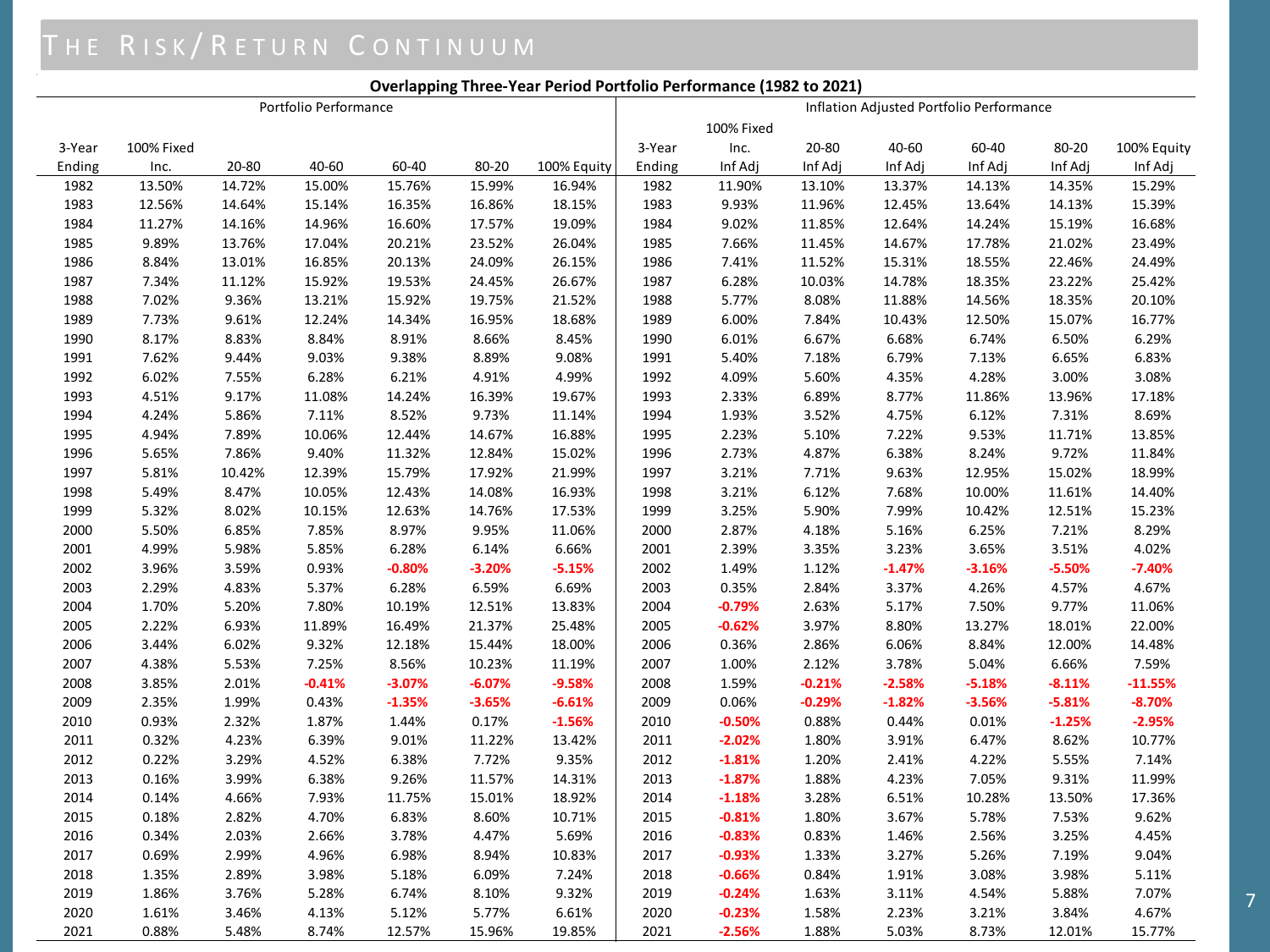#### **Overlapping Five-Year Period Portfolio Performance (1982 to 2021)**

| Portfolio Performance |            |        |        |        | Inflation Adjusted Portfolio Performance |             |        |            |          |          |          |          |             |
|-----------------------|------------|--------|--------|--------|------------------------------------------|-------------|--------|------------|----------|----------|----------|----------|-------------|
|                       |            |        |        |        |                                          |             |        | 100% Fixed |          |          |          |          |             |
| 5-Year                | 100% Fixed |        |        |        |                                          |             | 5-Year | Inc.       | 20-80    | 40-60    | 60-40    | 80-20    | 100% Equity |
| Ending                | Inc.       | 20-80  | 40-60  | 60-40  | 80-20                                    | 100% Equity | Ending | Inf Adj    | Inf Adj  | Inf Adj  | Inf Adj  | Inf Adj  | Inf Adj     |
| 1982                  | 11.92%     | 13.27% | 14.84% | 16.39% | 17.78%                                   | 19.45%      | 1982   | 9.54%      | 10.86%   | 12.40%   | 13.91%   | 15.27%   | 16.90%      |
| 1983                  | 12.19%     | 14.17% | 15.56% | 17.34% | 18.60%                                   | 20.67%      | 1983   | 9.71%      | 11.64%   | 13.00%   | 14.75%   | 15.98%   | 18.00%      |
| 1984                  | 12.29%     | 13.81% | 14.64% | 15.77% | 16.55%                                   | 17.68%      | 1984   | 10.31%     | 11.80%   | 12.62%   | 13.73%   | 14.49%   | 15.61%      |
| 1985                  | 11.52%     | 14.26% | 15.65% | 17.41% | 18.81%                                   | 20.24%      | 1985   | 9.24%      | 11.93%   | 13.29%   | 15.01%   | 16.39%   | 17.79%      |
| 1986                  | 9.80%      | 14.10% | 17.10% | 20.25% | 23.41%                                   | 25.84%      | 1986   | 7.98%      | 12.20%   | 15.15%   | 18.25%   | 21.36%   | 23.75%      |
| 1987                  | 8.60%      | 11.66% | 15.20% | 18.02% | 21.58%                                   | 23.47%      | 1987   | 6.95%      | 9.97%    | 13.46%   | 16.24%   | 19.74%   | 21.60%      |
| 1988                  | 8.19%      | 11.07% | 14.48% | 17.15% | 20.57%                                   | 22.29%      | 1988   | 6.74%      | 9.58%    | 12.95%   | 15.57%   | 18.95%   | 20.65%      |
| 1989                  | 7.69%      | 11.34% | 15.42% | 18.85% | 23.02%                                   | 25.59%      | 1989   | 6.17%      | 9.77%    | 13.79%   | 17.17%   | 21.28%   | 23.81%      |
| 1990                  | 7.57%      | 8.73%  | 10.29% | 11.23% | 12.58%                                   | 12.82%      | 1990   | 5.97%      | 7.11%    | 8.64%    | 9.57%    | 10.90%   | 11.14%      |
| 1991                  | 7.46%      | 8.95%  | 9.82%  | 10.74% | 11.48%                                   | 12.07%      | 1991   | 5.54%      | 7.00%    | 7.86%    | 8.76%    | 9.48%    | 10.07%      |
| 1992                  | 6.90%      | 9.18%  | 9.57%  | 10.72% | 11.03%                                   | 12.21%      | 1992   | 4.85%      | 7.09%    | 7.47%    | 8.60%    | 8.91%    | 10.06%      |
| 1993                  | 6.05%      | 8.62%  | 9.04%  | 10.26% | 10.67%                                   | 11.79%      | 1993   | 3.89%      | 6.40%    | 6.82%    | 8.01%    | 8.41%    | 9.51%       |
| 1994                  | 5.35%      | 6.70%  | 6.79%  | 7.32%  | 7.30%                                    | 7.74%       | 1994   | 3.09%      | 4.41%    | 4.50%    | 5.01%    | 4.99%    | 5.43%       |
| 1995                  | 4.97%      | 8.61%  | 10.30% | 12.85% | 14.68%                                   | 17.36%      | 1995   | 2.59%      | 6.15%    | 7.80%    | 10.30%   | 12.08%   | 14.69%      |
| 1996                  | 4.89%      | 7.67%  | 9.26%  | 11.43% | 13.06%                                   | 15.40%      | 1996   | 2.30%      | 5.02%    | 6.57%    | 8.69%    | 10.27%   | 12.56%      |
| 1997                  | 5.23%      | 8.40%  | 10.43% | 13.02% | 15.09%                                   | 17.89%      | 1997   | 2.57%      | 5.66%    | 7.64%    | 10.16%   | 12.18%   | 14.91%      |
| 1998                  | 5.57%      | 8.19%  | 9.69%  | 11.78% | 13.31%                                   | 15.73%      | 1998   | 3.12%      | 5.69%    | 7.15%    | 9.19%    | 10.69%   | 13.06%      |
| 1999                  | 5.54%      | 8.99%  | 11.11% | 13.94% | 16.14%                                   | 19.34%      | 1999   | 3.09%      | 6.46%    | 8.54%    | 11.31%   | 13.45%   | 16.58%      |
| 2000                  | 5.56%      | 7.78%  | 9.09%  | 10.92% | 12.23%                                   | 14.34%      | 2000   | 2.95%      | 5.11%    | 6.39%    | 8.17%    | 9.45%    | 11.51%      |
| 2001                  | 5.17%      | 7.06%  | 7.53%  | 8.71%  | 9.22%                                    | 10.60%      | 2001   | 2.92%      | 4.77%    | 5.23%    | 6.39%    | 6.89%    | 8.24%       |
| 2002                  | 4.42%      | 4.89%  | 4.17%  | 3.84%  | 3.17%                                    | 2.62%       | 2002   | 2.05%      | 2.51%    | 1.81%    | 1.49%    | 0.83%    | 0.29%       |
| 2003                  | 3.63%      | 5.59%  | 6.28%  | 7.24%  | 7.75%                                    | 8.22%       | 2003   | 1.23%      | 3.15%    | 3.82%    | 4.75%    | 5.25%    | 5.71%       |
| 2004                  | 2.98%      | 5.37%  | 6.15%  | 7.29%  | 7.94%                                    | 8.50%       | 2004   | 0.48%      | 2.82%    | 3.57%    | 4.69%    | 5.32%    | 5.87%       |
| 2005                  | 2.46%      | 4.94%  | 6.50%  | 8.09%  | 9.48%                                    | 10.42%      | 2005   | $-0.04%$   | 2.38%    | 3.91%    | 5.46%    | 6.81%    | 7.73%       |
| 2006                  | 2.71%      | 5.62%  | 8.36%  | 10.77% | 13.32%                                   | 14.99%      | 2006   | 0.02%      | 2.85%    | 5.52%    | 7.87%    | 10.35%   | 11.97%      |
| 2007                  | 3.23%      | 6.56%  | 10.09% | 13.26% | 16.68%                                   | 19.36%      | 2007   | 0.19%      | 3.42%    | 6.85%    | 9.92%    | 13.25%   | 15.85%      |
| 2008                  | 3.39%      | 3.23%  | 2.95%  | 2.28%  | 1.48%                                    | $-0.02%$    | 2008   | 0.70%      | 0.55%    | 0.27%    | $-0.38%$ | $-1.16%$ | $-2.62%$    |
| 2009                  | 3.11%      | 3.68%  | 3.85%  | 3.66%  | 3.25%                                    | 2.11%       | 2009   | 0.54%      | 1.09%    | 1.26%    | 1.07%    | 0.67%    | $-0.44%$    |
| 2010                  | 2.45%      | 3.77%  | 4.06%  | 4.23%  | 3.98%                                    | 3.18%       | 2010   | 0.27%      | 1.56%    | 1.84%    | 2.01%    | 1.77%    | 0.98%       |
| 2011                  | 1.50%      | 2.18%  | 1.29%  | 0.54%  | $-0.77%$                                 | $-2.37%$    | 2011   | $-0.74%$   | $-0.08%$ | $-0.95%$ | $-1.69%$ | $-2.96%$ | $-4.52%$    |
| 2012                  | 0.63%      | 2.35%  | 2.26%  | 2.40%  | 1.83%                                    | 1.09%       | 2012   | $-1.15%$   | 0.54%    | 0.45%    | 0.60%    | 0.04%    | $-0.69%$    |
| 2013                  | 0.25%      | 4.98%  | 8.27%  | 12.00% | 15.30%                                   | 18.77%      | 2013   | $-1.80%$   | 2.84%    | 6.06%    | 9.71%    | 12.94%   | 16.34%      |
| 2014                  | 0.18%      | 3.77%  | 5.76%  | 8.35%  | 10.36%                                   | 12.87%      | 2014   | $-1.48%$   | 2.05%    | 4.00%    | 6.55%    | 8.52%    | 11.00%      |
| 2015                  | 0.18%      | 2.65%  | 3.95%  | 5.64%  | 6.90%                                    | 8.48%       | 2015   | $-1.34%$   | 1.09%    | 2.38%    | 4.04%    | 5.28%    | 6.84%       |
| 2016                  | 0.26%      | 3.64%  | 5.97%  | 8.74%  | 11.05%                                   | 13.84%      | 2016   | $-1.08%$   | 2.25%    | 4.55%    | 7.28%    | 9.56%    | 12.31%      |
| 2017                  | 0.46%      | 3.59%  | 6.03%  | 8.72%  | 11.11%                                   | 13.78%      | 2017   | $-0.96%$   | 2.13%    | 4.53%    | 7.18%    | 9.54%    | 12.18%      |
| 2018                  | 0.90%      | 1.99%  | 2.53%  | 3.25%  | 3.72%                                    | 4.41%       | 2018   | $-0.61%$   | 0.47%    | 1.00%    | 1.71%    | 2.17%    | 2.85%       |
| 2019                  | 1.29%      | 3.11%  | 4.41%  | 5.79%  | 6.99%                                    | 8.23%       | 2019   | $-0.52%$   | 1.27%    | 2.54%    | 3.90%    | 5.08%    | 6.30%       |
| 2020                  | 1.32%      | 3.98%  | 5.68%  | 7.67%  | 9.35%                                    | 11.23%      | 2020   | $-0.61%$   | 1.99%    | 3.66%    | 5.62%    | 7.26%    | 9.11%       |
| 2021                  | 1.22%      | 4.05%  | 6.13%  | 8.41%  | 10.42%                                   | 12.59%      | 2021   | $-1.65%$   | 1.10%    | 3.12%    | 5.33%    | 7.29%    | 9.40%       |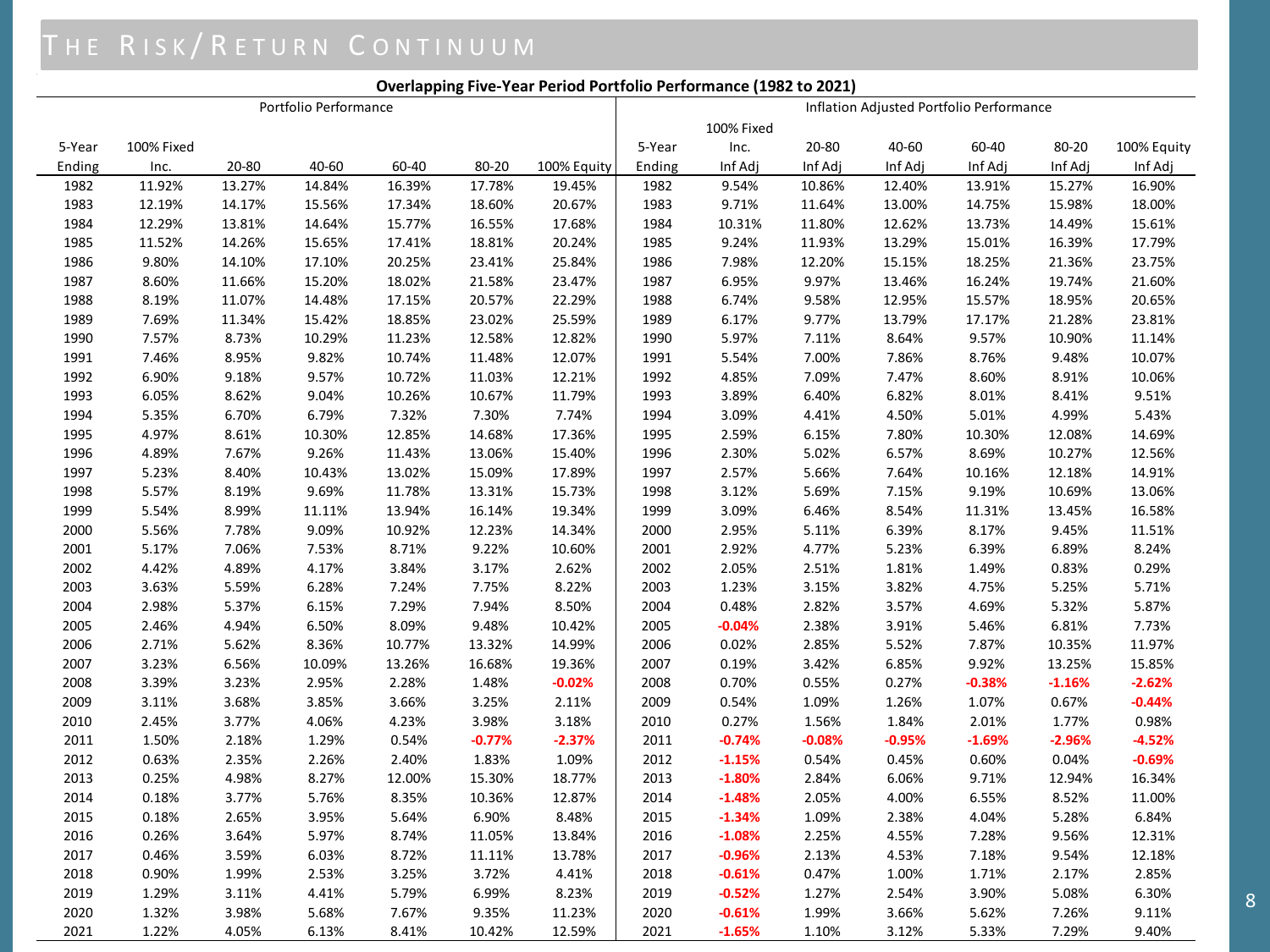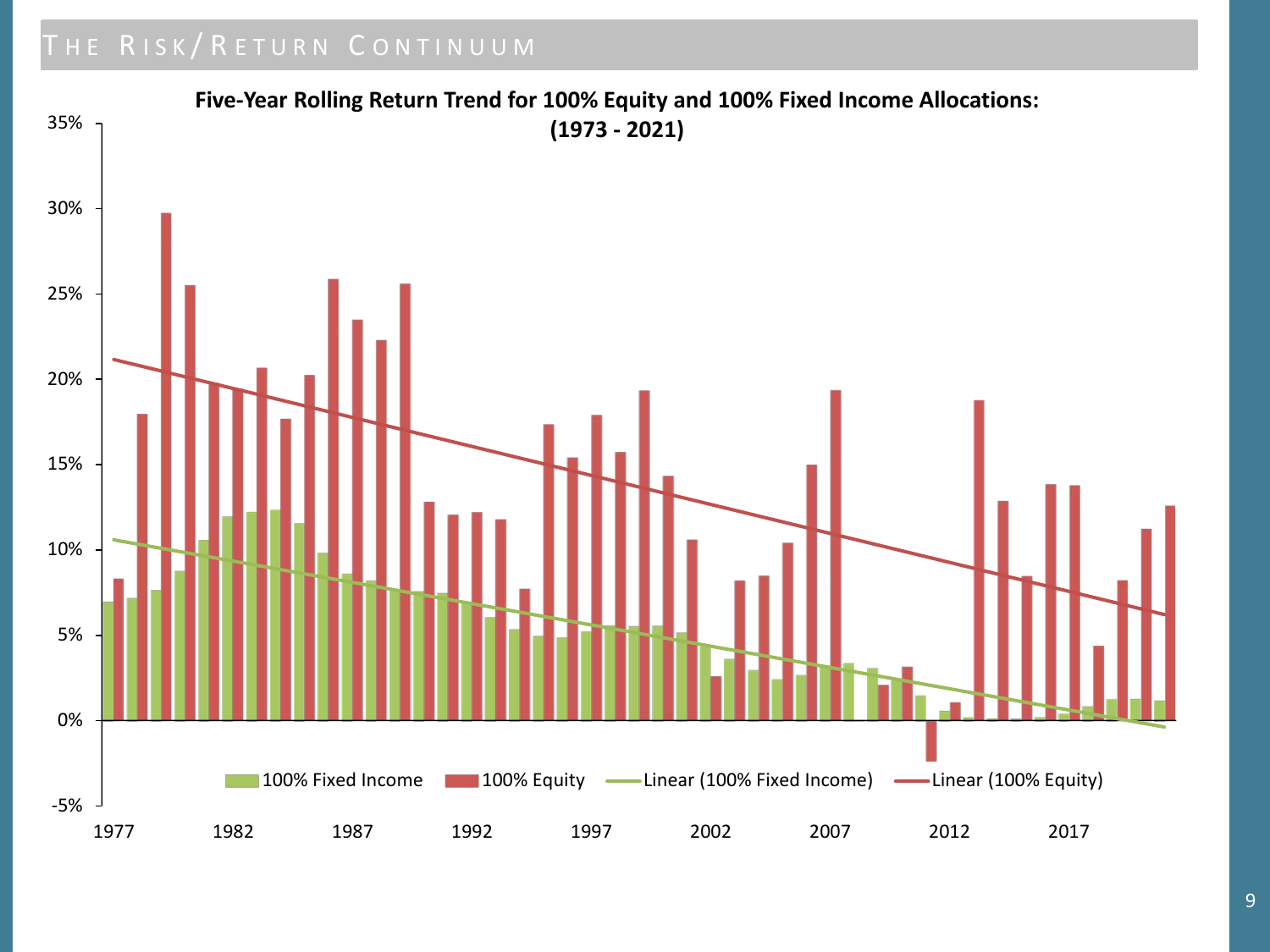#### Data Sources

| <b>Asset Class</b>                       | <b>Data Source</b>                                                                                                     |
|------------------------------------------|------------------------------------------------------------------------------------------------------------------------|
| <b>S&amp;P 500 Index</b>                 | S&P 500 Index total return index                                                                                       |
| <b>US Large Cap Value Stocks</b>         | Fama-French US Large Value Index                                                                                       |
| <b>US Small Cap Stocks</b>               | Center for Research in Security Prices (CRSP) 6-10 Index                                                               |
| <b>US Small Cap Value Stocks</b>         | Fama-French US Small Cap Value Index                                                                                   |
| <b>International Large Cap Stocks</b>    | MSCI EAFE (Europe, Australasia & Far East) Index                                                                       |
| <b>International Small Cap Stocks</b>    | DFA (Dimensional Fund Advisors) International Small Company Index                                                      |
| <b>BarCap Gov't/Corp Bond Index</b>      | Bloomberg Barclays Government/Corporate Bond Index. Barclays Capital Indices were formerly Lehman Brothers<br>Indices. |
| <b>One Year Fixed Income</b>             | One Year Constant Maturity US T-Bills                                                                                  |
| <b>Intermediate Term Fixed</b><br>Income | Bloomberg Barclays Intermediate Term Government/Corporate Bond Index                                                   |